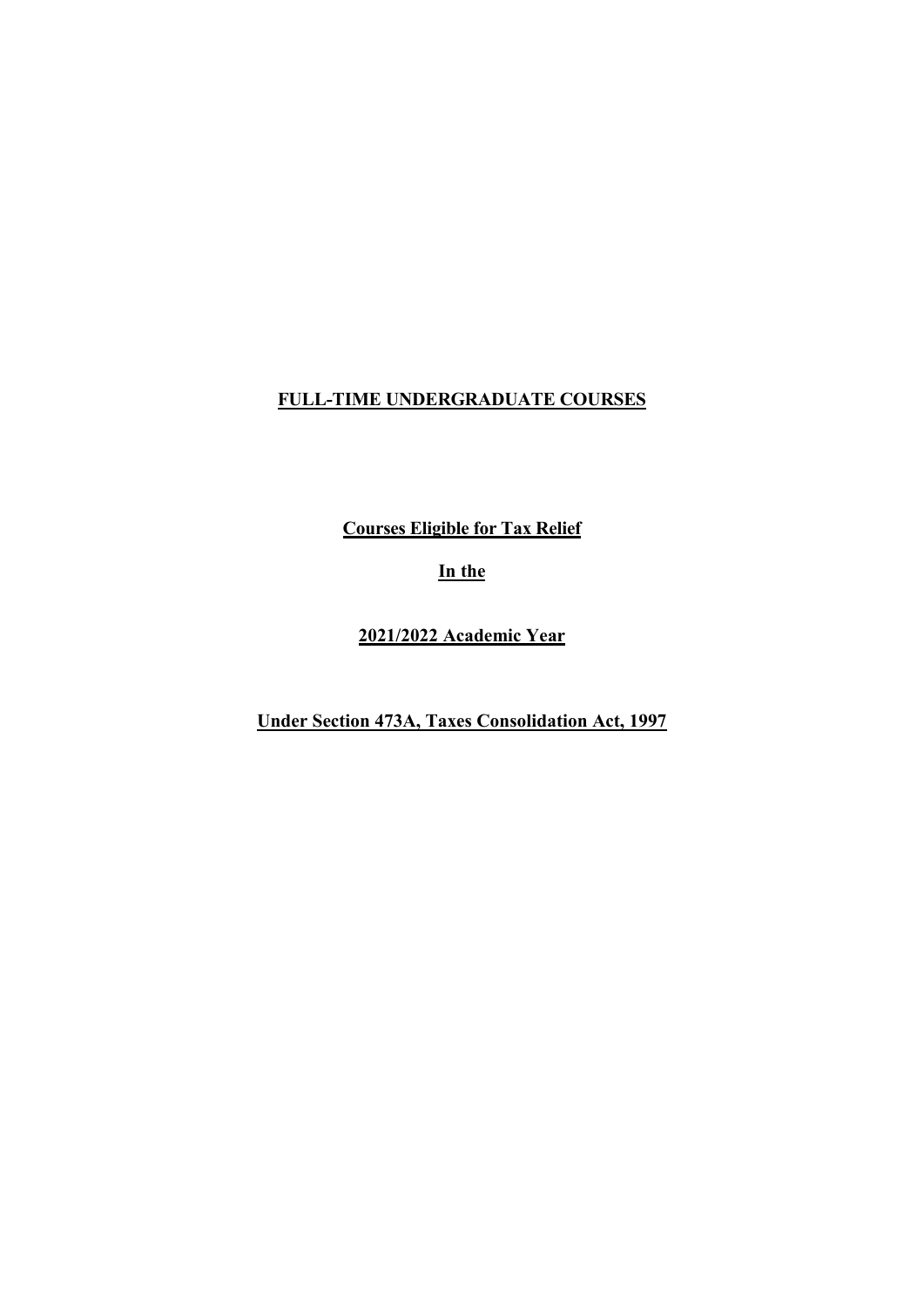### **CARLOW COLLEGE, ST PATRICK'S**

Higher Certificate in Arts in Applied Social Studies in Social Care

Bachelor of Arts in Applied Social Studies in Social Care Bachelor of Arts in Philosophy and Theology Bachelor of Arts in Applied Social Studies (Professional Social Care) Bachelor of Arts in Arts and Humanities Bachelor of Arts in Social, Political and Community Studies Bachelor of Arts in Media, English and Culture

Bachelor of Science (Honours) in Computing in Information Technology Management Bachelor of Science (Honours) in Construction with Facilities Management

Bachelor of Arts (Honours) Bachelor of Arts (Honours) in Applied Social Studies in Social Care Bachelor of Arts (Honours) in English and History Bachelor of Arts (Honours) in English and Spanish Bachelor of Arts (Honours) in Theology Bachelor of Arts (Honours) in Media, English and Culture Bachelor of Arts (Honours) in Arts in Humanities Bachelor of Arts (Honours) in Social, Political and Community Studies

# **CCT COLLEGE DUBLIN**

Diploma in Big Data Technology Skills Higher Diploma in Science in Artificial Intelligence Applications

Bachelor of Science in Information Technology Bachelor of Business Bachelor of Business (Honours)

### **CITY EDUCATION GROUP**

Bachelor of Arts (Honours) in Business Studies

### **DORSET COLLEGE**

Bachelor of Business Bachelor of Business (Honours) in International Business Bachelor of Science in Computing & Multimedia Bachelor of Science in Computing

### **DUBLIN BUSINESS SCHOOL**

**2021-2022 Full-time Undergraduate List Provisional** 1 Higher Certificate in Arts in Applied Social Studies in Counselling Studies Higher Certificate in Arts in Legal Studies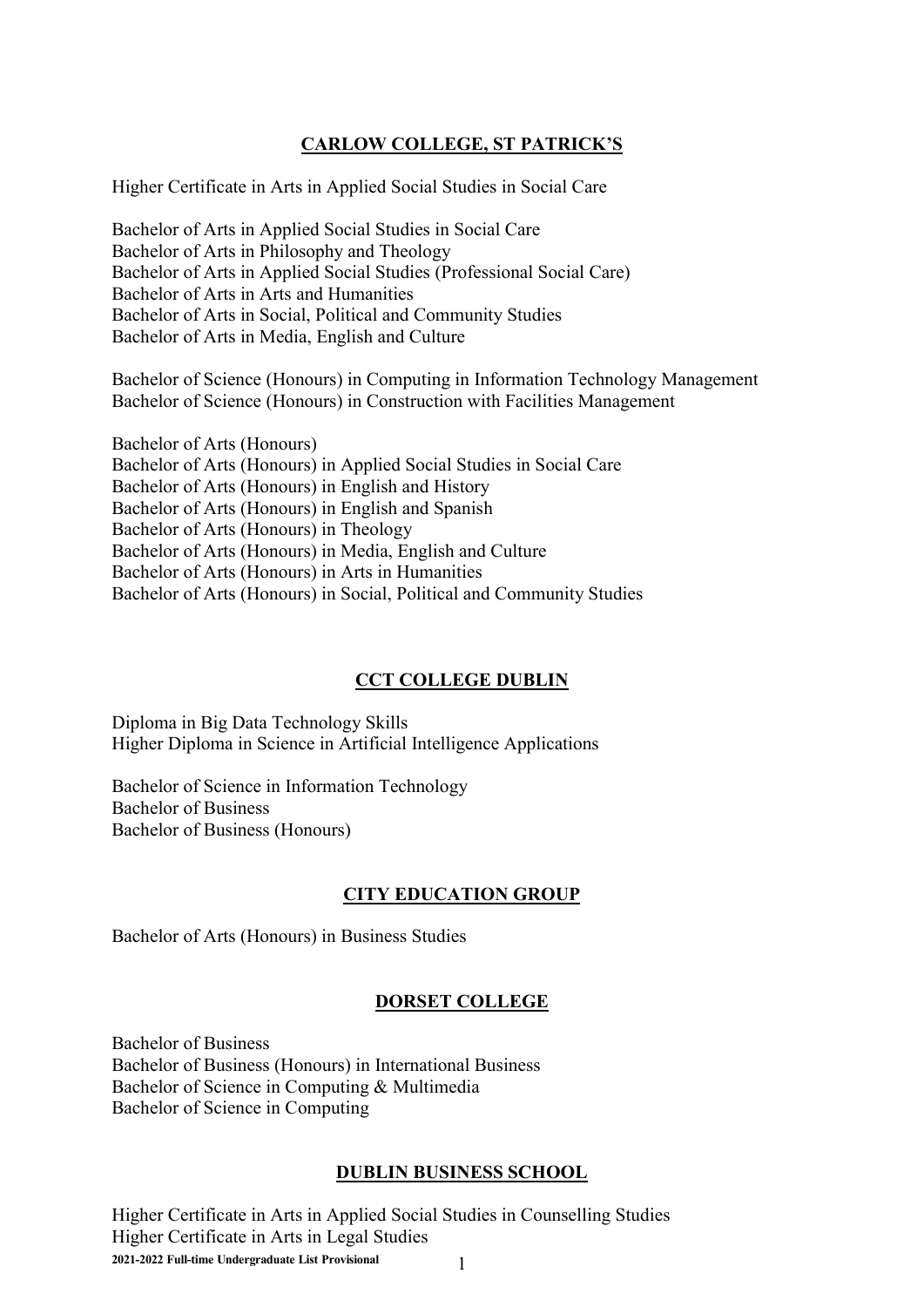Higher Certificate in Arts in Legal and Business Studies Higher Certificate in Arts in Sound Engineering and Music Production

Higher Certificate in Business Higher Certificate in Business Studies in Accounting Higher Certificate in Business Studies in Information Technology Higher Certificate in Business Studies in Marketing

Higher Diploma in Arts in Psychology Higher Diploma in Science in Aviation Finance Higher Diploma in Science in Data Analytics

Bachelor of Arts in Applied Social Care Bachelor of Arts in Communications and Multimedia Bachelor of Arts (Honours) in Film Bachelor of Arts in Film and Media Bachelor of Arts in Journalism and Media Bachelor of Arts in Legal Studies Bachelor of Arts in Legal and Business Studies Bachelor of Arts in Social Science Bachelor of Arts in Social Studies Bachelor of Arts in Applied Social Care

Bachelor of Business Bachelor of Business in Accounting Bachelor of Business in Information Technology Bachelor of Business in Marketing Bachelor of Business in Retail Management

Bachelor of Arts (Honours) Bachelor of Arts (Honours) in Accounting and Finance Bachelor of Arts (Honours) Audio Production and Music Project Management Bachelor of Arts (Honours) in Business Bachelor of Arts (Honours) in Business Management Bachelor of Arts (Honours) in Business Studies Bachelor of Arts (Honours) in Business Information Systems with Cloud Computing Bachelor of Arts (Honours) in Counselling and Psychotherapy Bachelor of Arts (Honours) in Film, Literature and Drama Bachelor of Arts (Honours) in Film Studies Bachelor of Arts (Honours) in Financial Services Bachelor of Arts (Honours) in Journalism Bachelor of Arts (Honours) in Marketing Bachelor of Arts (Honours) in Marketing with Digital Media and Cloud Computing Bachelor of Arts (Honours) in Marketing with Digital Media Bachelor of Arts (Honours) in Marketing with Event Management Bachelor of Arts (Honours) in Media and Cultural Studies Bachelor of Arts (Honours) in Psychology Bachelor of Arts (Honours) in Social Science

**2021-2022 Full-time Undergraduate List Provisional** 2 Bachelor of Laws (Honours) Bachelor of Science (Honours) in Computing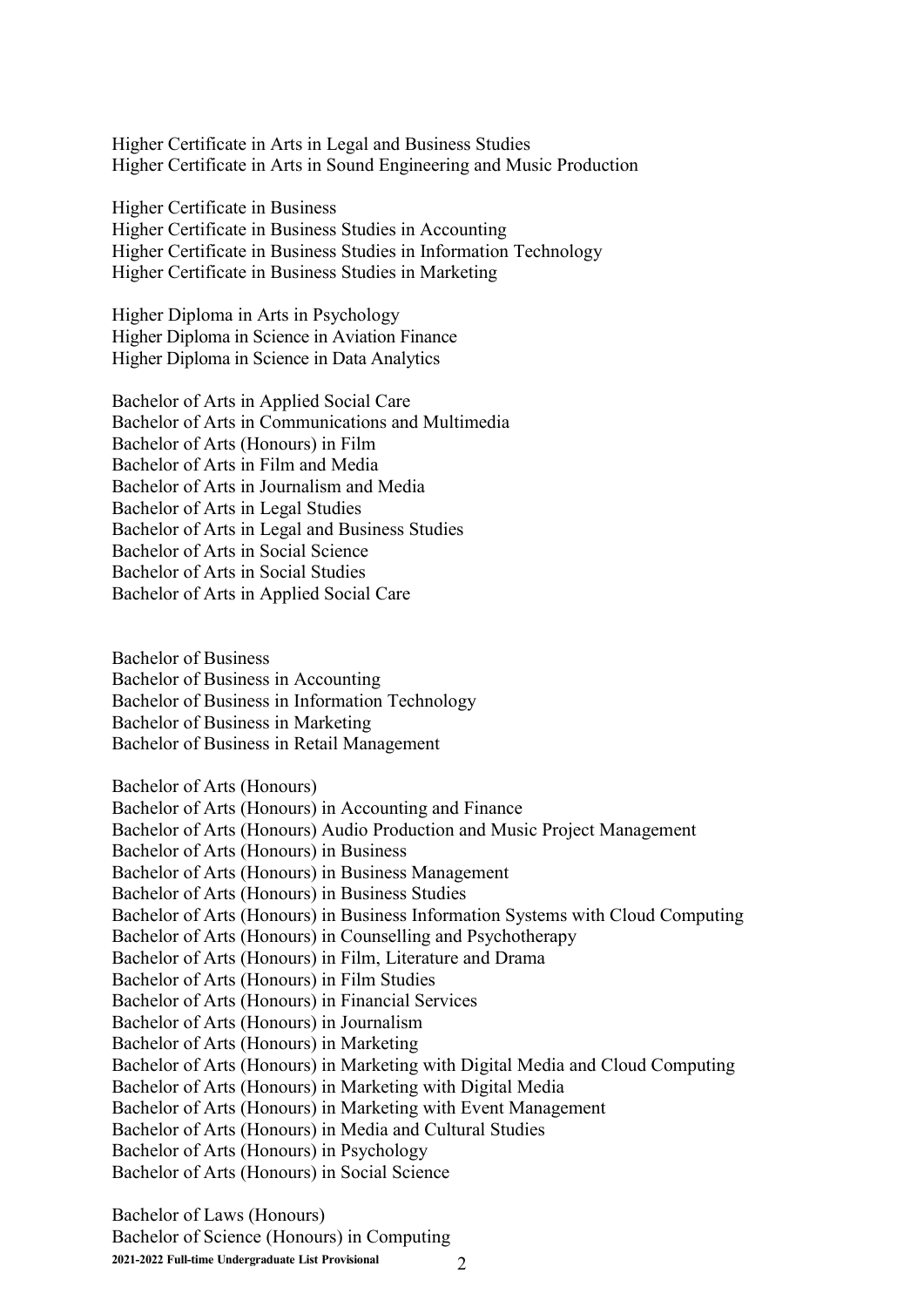Chartered Institute of Certified Accountants Chartered Institute of Management Accountants

#### **DUBLIN INSTITUTE OF DESIGN**

Bachelor of Arts in Graphic Design Bachelor of Arts in Interior Design

#### **GALWAY BUSINESS SCHOOL**

Bachelor of Business Bachelor of Business (Hons) with International Business

#### **GRIFFITH COLLEGE**

Certificate in Medication Certificate in Musicianship Diploma in International Hospitality Management

Higher Certificate in Business Higher Certificate in Business in Computer Applications Higher Certificate in Computing Higher Certificate in Science in Computing Higher Diploma in Arts in Drama Education

Bachelor of Arts in Animation Bachelor of Arts in Business Bachelor of Arts in Business and Law Bachelor of Arts in Communications Bachelor of Arts in Fashion Design Bachelor of Arts in Film and Television Production Bachelor of Arts in Interior Architecture Bachelor of Arts in Interior Design Bachelor of Arts in Journalism Bachelor of Arts in Legal Studies Bachelor of Arts in Marketing Bachelor of Arts in Photographic Media

Bachelor of Arts (Honours) in Accounting and Finance Bachelor of Arts (Honours) in Audio and Music Technology

**2021-2022 Full-time Undergraduate List Provisional** 3 Bachelor of Arts (Honours) in Business Law (in conjunction with Nottingham Trent University) Bachelor of Arts (Honours) in Business (Marketing) Bachelor of Arts (Honours) in Business Studies Bachelor of Arts (Honours) in Communications and Media Production Bachelor of Arts (Honours) in Design Communications Bachelor of Arts (Honours) in Fashion Design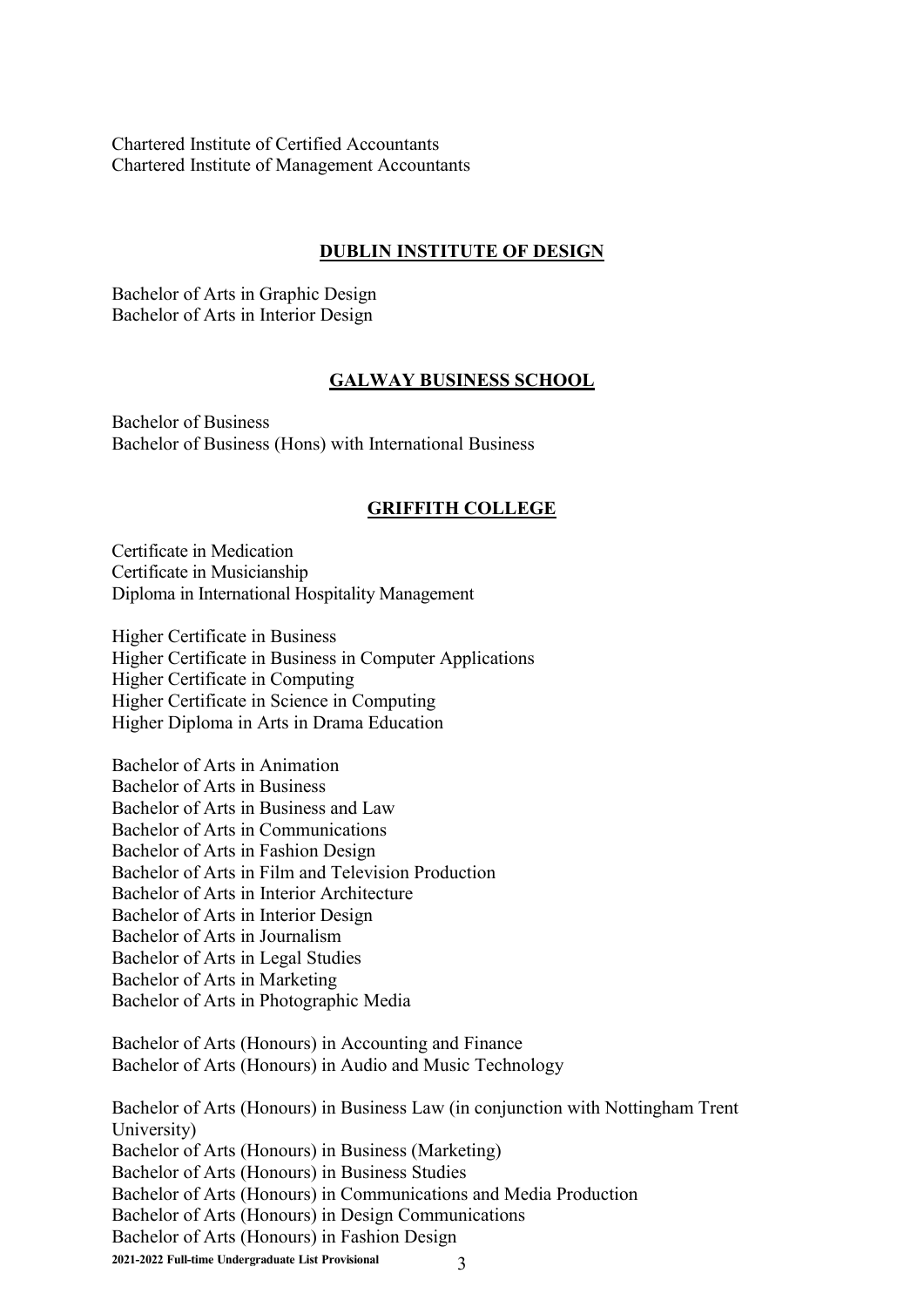Bachelor of Arts (Honours) in Interior Architecture Bachelor of Arts (Honours) in International Hospitality Management Bachelor of Arts (Honours) in Journalism and Media Communications Bachelor of Arts (Honours) in Journalism and Visual Media Bachelor of Arts (Honours) in Legal Studies with Business Bachelor of Arts (Honours) in Music Production Bachelor of Arts (Honours) in Pharmaceutical Business Operations

Bachelor of Business in Marketing Bachelor of Business (Honours) in Marketing

Bachelor of Laws (Honours) Bachelor of Laws (Honours) in Irish Law (in conjunction with Nottingham Trent University)

Bachelor of Science in Computing Bachelor of Science (Honours) in Computing Science Bachelor of Science (Honours) in Computing

Nottingham Trent University BA (Hons) in Business and Law Nottingham Trent University LLB (Hons) LLM

# **HIBERNIA COLLEGE**

Bachelor of Science (Honours) in Nursing in General Nursing Bachelor of Education (Honours) in Early Childhood Education

# **HOLMES INSTITUTE IRELAND LIMITED**

Bachelor of Arts (Honours) in Business

### **IBAT COLLEGE**

Higher Certificate in Business Bachelor of Business Bachelor of Arts (Honours) in Business

# **ICD BUSINESS SCHOOL**

Bachelor of Arts (Honours) in Accounting and Finance Bachelor of Arts (Honours) in Business Bachelor of Arts (Honours) in Business with Chinese Bachelor of Arts (Honours) in Business Studies

### **IICP -INSTITUTE OF INTEGRATIVE COUNSELLING AND PSYCHOTHERAPY EDUCATION AND TRAINING LIMITED**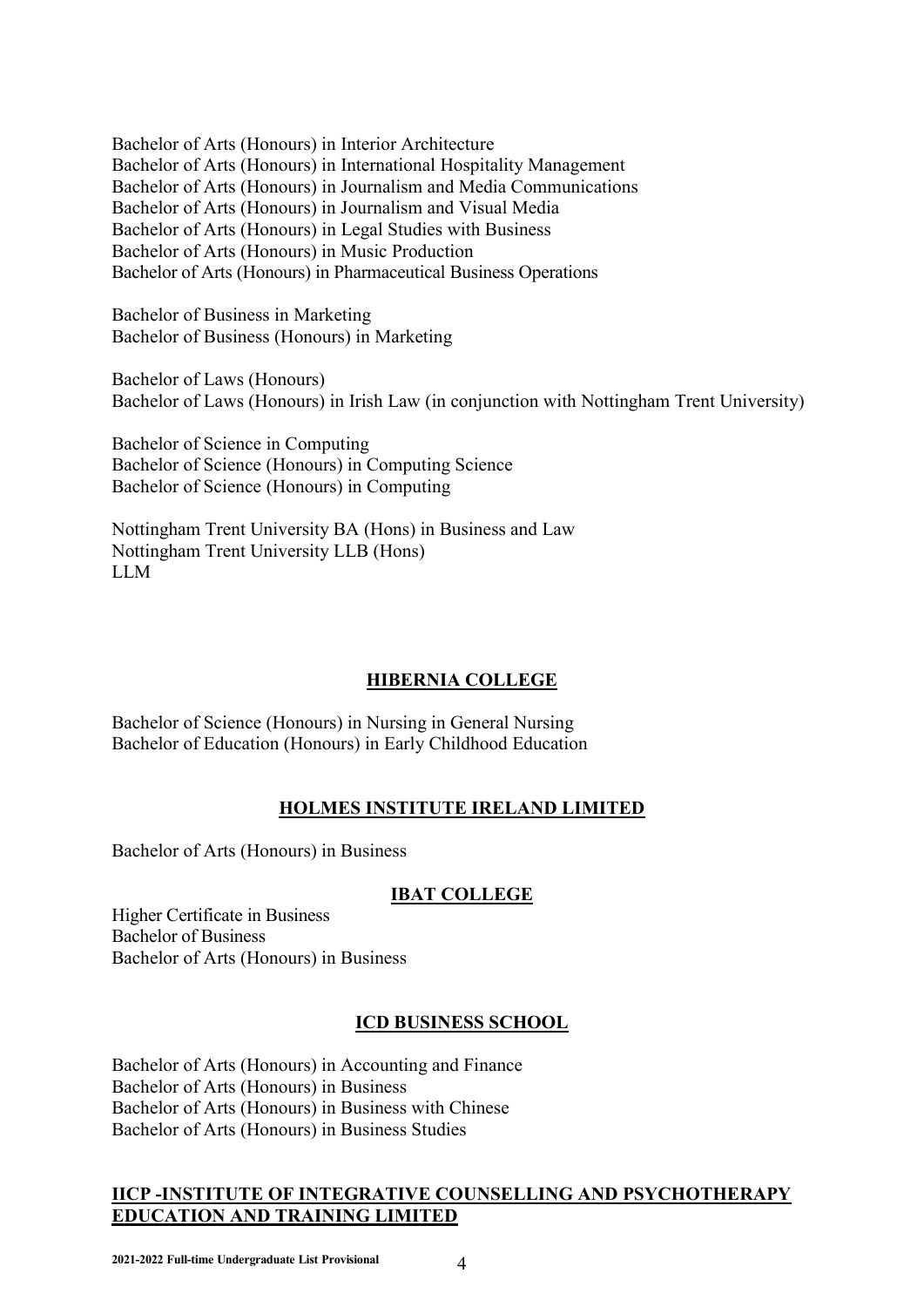Bachelor of Arts (Honours) in Integrative Counselling & Psychotherapy

#### **INDEPENDENT COLLEGES**

Bachelor of Arts (Honours) in Accounting & Finance Bachelor of Arts (Honours) in Business Studies Bachelor of Arts (Honours) in Journalism Bachelor of Arts (Honours) in Marketing Bachelor of Arts (Honours) in Psychotherapeutic Studies

LLB in Law in Irish Law

ACCA – Professional Qualification – Associate of Chartered Certified Accountants IATI – Professional Qualification – Institute Accounting Technicians in Ireland CPA – Professional Qualification – Certified Public Accountant

### **IRISH COLLEGE OF HUMANITIES & APPLIED SCIENCES**

Higher Certificate in Childhood & Adolescent Practice

Bachelor of Arts in Adult Guidance Counselling Studies Bachelor of Arts in Counselling Skills and Addiction Studies Bachelor of Arts in Counselling Skills & Psychotherapy Studies Bachelor of Arts in Counselling Skills & Youth Studies Bachelor of Arts in Counselling Studies Bachelor of Arts in Counselling Studies and Psychometric Testing Bachelor of Arts in Youth and Counselling Studies

Bachelor of Arts (Honours) in Counselling and Psychotherapy Bachelor of Arts (Honours) in Childhood and Adolescent Care and Practice Bachelor of Arts (Honours) in Counselling & Addiction Studies Bachelor of Arts (Honours) in Counselling & Youth Studies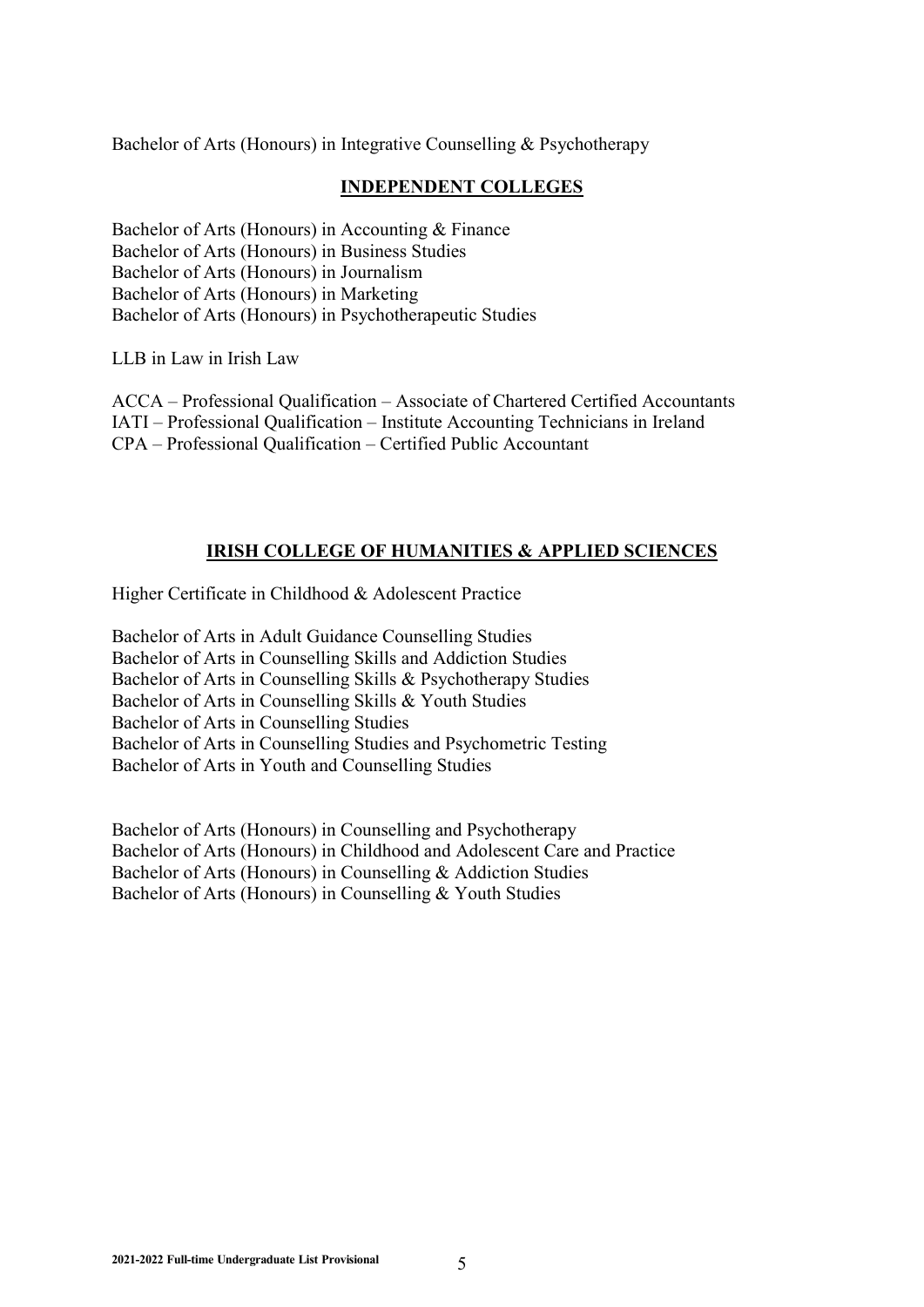### **MILLTOWN INSTITUTE OF THEOLOGY AND PHILOSOPHY**

Bachelor of Arts (Honours) in Liberal Arts Bachelor of Arts (Honours) in Philosophy Bachelor of Arts (Honours) in Social Justice and Christian Ethics Bachelor of Arts (Honours) in Theology Bachelor of Arts (Honours) in Theology and Cultural Studies Bachelor of Arts (Honours) in Theology and Pastoral Care Bachelor of Arts (Honours) in Theology and Philosophy

NUI Bachelor of Arts (Honours) in Theology/Spirituality and Pastoral Ministry

#### **PCI COLLEGE**

Bachelors of Arts in Counselling and Psychotherapy BSC (Hons) Counselling & Psychotherapy

### **SETANTA COLLEGE**

 Higher Certificate in Arts in Strength & Conditioning Bachelors of Arts in Strength & Conditioning

### **ST. NICHOLAS MONTESSORI COLLEGE, IRELAND**

Bachelor of Arts in Montessori Education Bachelor of Arts (Honours) in Montessori Education Bachelor of Arts (Honours) in Psychology Bachelor of Education (Honours) in Montessori Education Bachelor of Education in Montessori Education

### **THE AMERICAN COLLEGE, DUBLIN**

Bachelor of Arts in Behavioural Science in (Psychology Concentration) Bachelor of Arts in International Business Bachelor of Arts (Honours) in Accounting and Finance Bachelor of Arts (Honours) in Liberal Arts

### **THE HONORABLE SOCIETY OF KING'S INNS**

Diploma in Legal Studies

### **THE OPEN TRAINING COLLEGE**

**2021-2022 Full-time Undergraduate List Provisional** 6 Higher Certificate in Arts in Applied Management Bachelor of Arts in Applied Management